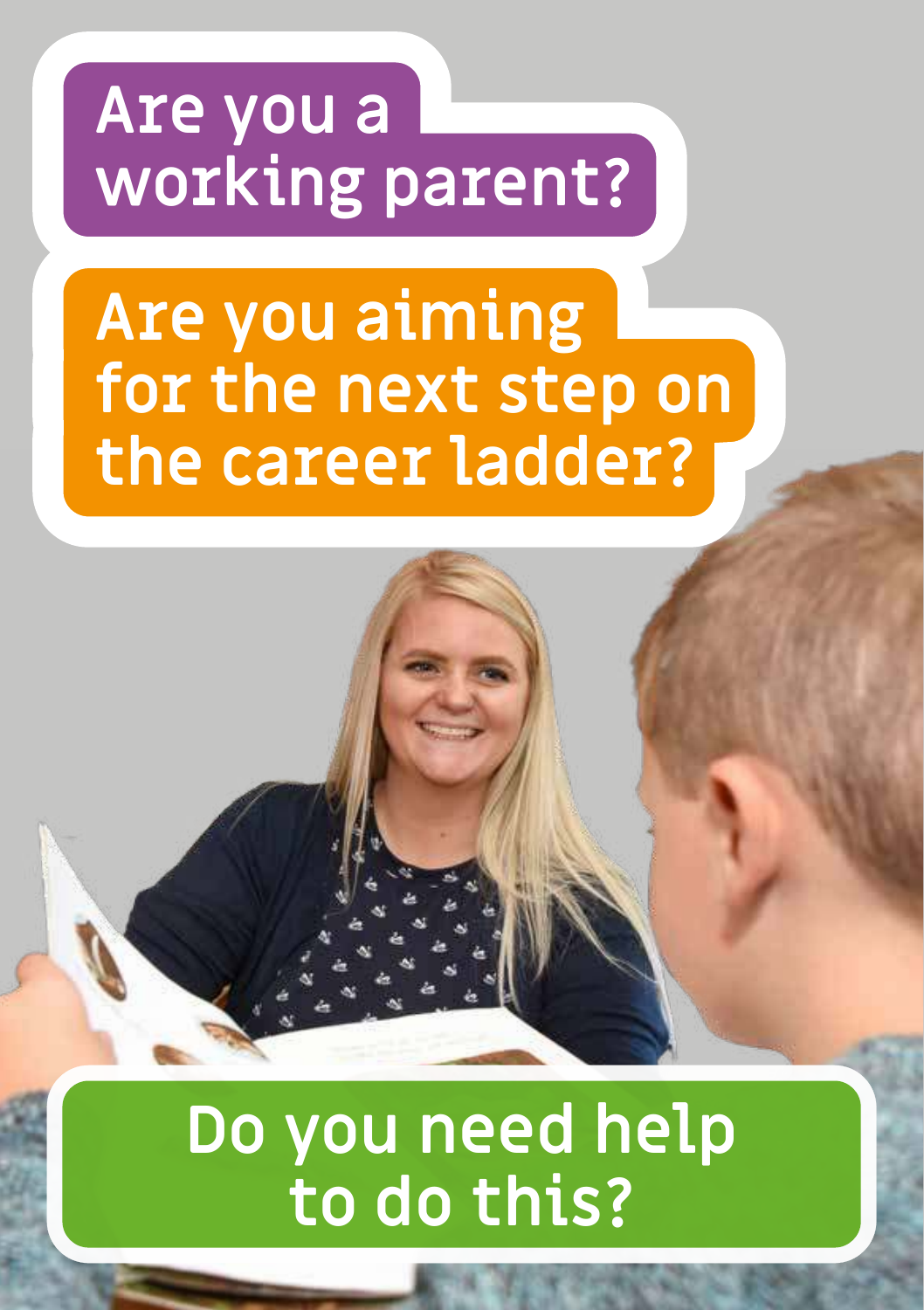# *ETU may be able to help*

#### *Are you in any of these eligible groups?*





*Lone parent Parent with 3+ children*



*Black, Asian and Minority Ethnic parent*



*Youngest child under 1 year*



*Parent aged under 25 Disabled parent*

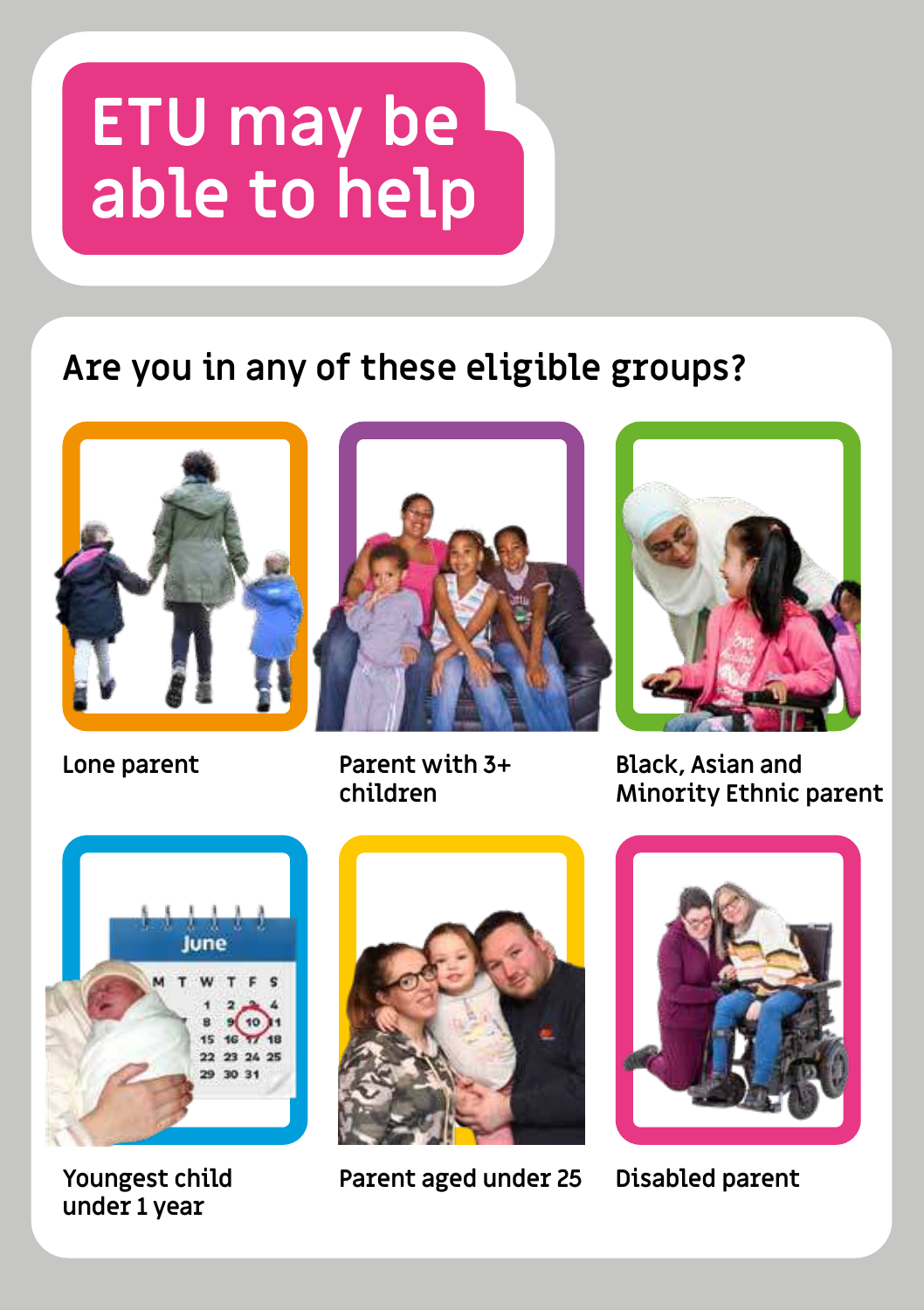## *Parental Employment Support Fund*

Parental Employment Support Fund (PESF) is voluntary.

It offers person-centred help for parents to look at their barriers to progressing in work.